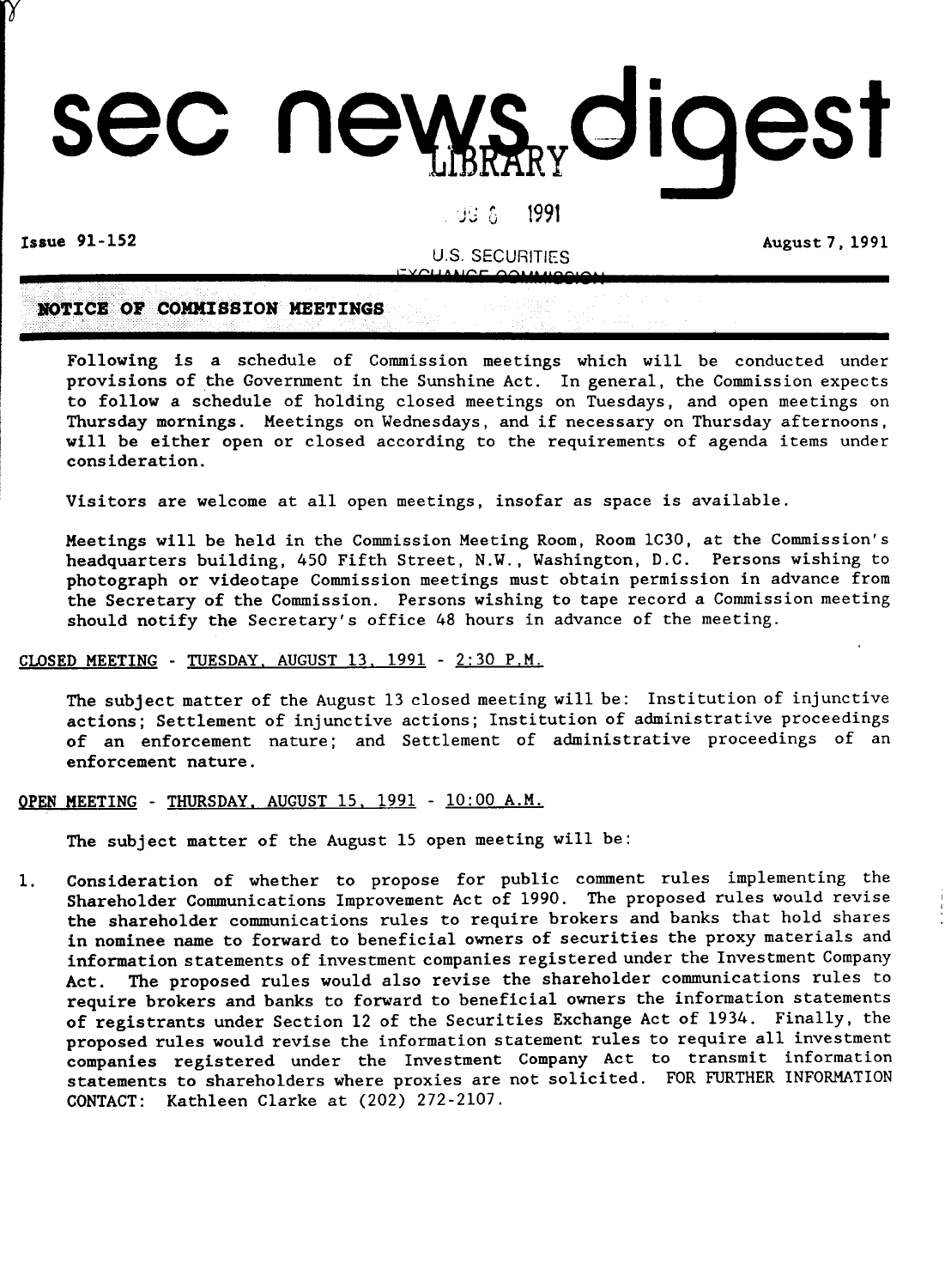- 2. Consideration of whether to adopt a new rule, Rule 3a-6 under the Investment Company Act. The rule would provide an exception from the definition of "investment company" for foreign banks and foreign insurance companies for all purposes under the Act. Adoption of the rule would permit foreign banks, foreign insurance companies and related entities, such as finance subsidiaries and holding companies, to offer and sell their securities in the United States without registering as investment companies<br>under the Act or seeking individual exemptions from the Act's requirements. FOR under the Act or seeking individual exemptions from the Act's requirements. FURTHER INFORMATION CONTACT: Ann Glickman at (202) 272-3042.
- 3. Consideration of whether to propose for public comment rules implementing the large trader reporting section of the Market Reform Act of 1990. The proposed rules would require a person that effects significant quantities of transactions in publicly traded securities to file Form l3H with the Commission disclosing such person's identity, affiliations and accounts. The proposed rules would also require brokerdealers that carry accounts to maintain records of transactions in publicly traded securities effected by or for such person's accounts and require such broker-dealers to report to the Commission upon request transactions in publicly traded securities effected by or for such person's accounts. FOR FURTHER INFORMATION CONTACT: Nicholas Chapekis at (202) 272-3115.

AT TIMES CHANGES IN COMMISSION PRIORITIES REQUIRE ALTERATIONS IN THE SCHEDULING OF MEETING ITEMS. FOR FURTHER INFORMATION AND TO ASCERTAIN WHAT, IF ANY, MATTERS HAVE BEEN ADDED, DELETED OR POSTPONED, PLEASE CONTACT: Edward Pittman at (202) 272-2400.

### **CIVIL PROCE:EDINSS**

### LESLIE GREYLING PERMANENTLY ENJOINED

The Atlanta Regional and Miami Branch Offices of the Commission announced that on July 26 the Honorable William J. Zloch, U.S. District Judge for the Southern District of Florida, entered a Final Judgment of Permanent Injunction (Final Judgment) against defendant Leslie S. Greyling (Greyling) of Coral Springs, Florida. The Final Judgment permanently enjoins him from further violations of the antifraud provisions of the federal securities laws. Greyling consented to the Final Judgment without admitting or denying the allegations of the complaint.

The complaint, filed on June 14, 1990, alleges, among other things, that Greyling violated Section  $17(a)$  of the Securities Act of 1933, Section  $10(b)$  of the Securities Exchange Act of 1934 and Rule 10b-5 by disseminating materially false and misleading information. This information is alleged to have been disseminated to broker-dealers either making a market or contemplating making a market in American British Enterprises, Inc.'s common stock in connection with a non-exempt unregistered distribution. [SEC v. Herman J. Schannault, et al., Civil Action No. 90-6483-CIV-ZLOCH] (LR-12928)

ことく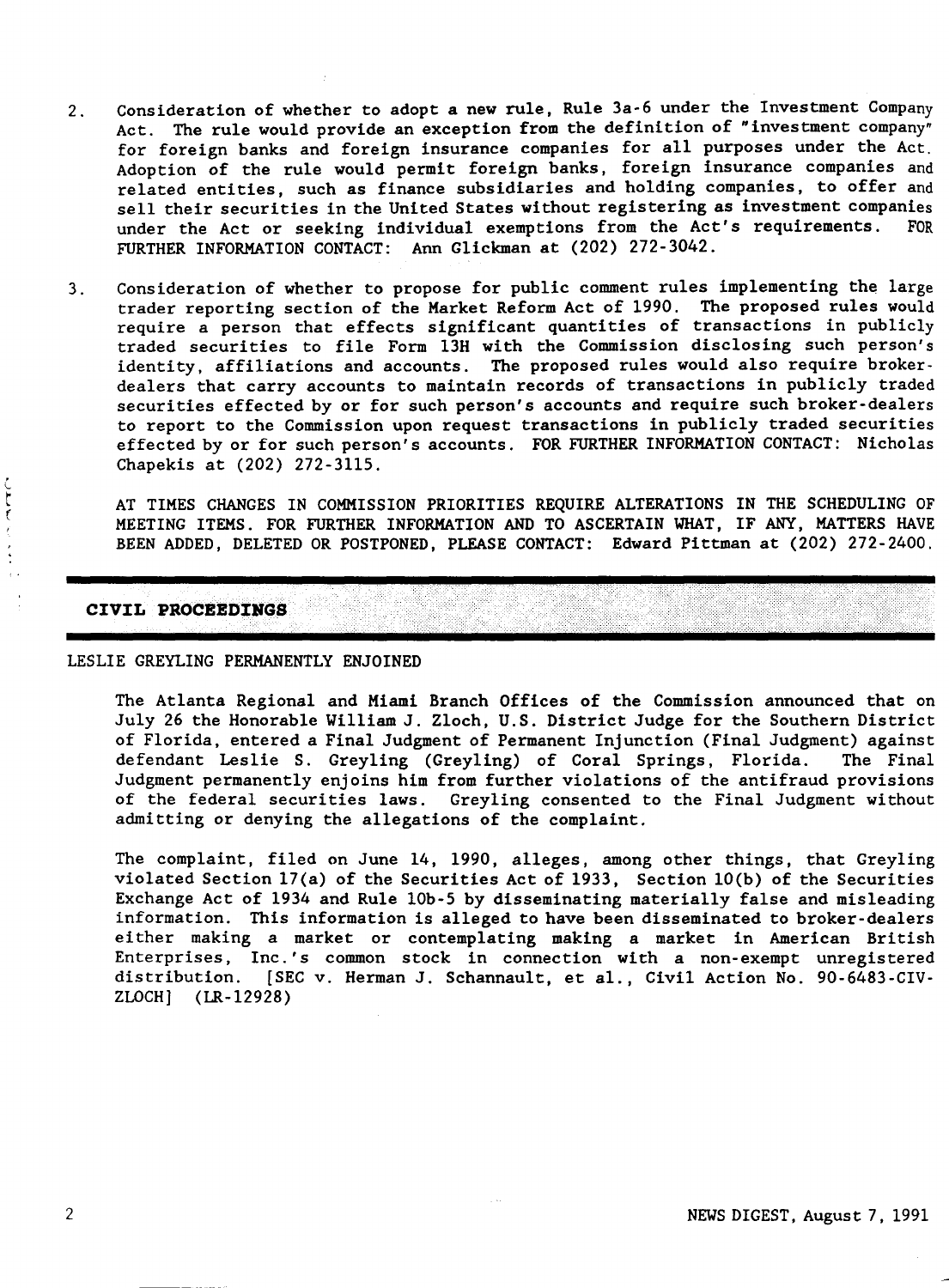### COMPLAINT FILED AGAINST DEEP SANDS

The Fort Worth Regional Office announced that on July 19 the Commission filed a civil action in the Eastern District of Texas against Deep Sands, Inc. (Deep Sands) and<br>Larry M. McEntire (McEntire). In its complaint, the Commission charges these In its complaint, the Commission charges these defendants with violating or aiding and abetting violations of the securities registration and antifraud provisions of the Securities Act, the antifraud and brokerdealer registration provisions of the Securities Exchange Act and the rules promulgated thereunder.

The complaint alleges that Deep Sands, since November 1990, and McEntire, since at least January 1989, engaged in a nationwide "cold call" telephone solicitation campaign through unregistered commissioned salespersons for the purpose of selling unregistered oil and gas interests to investors. The complaint further alleges that the defendants directly and through their salespersons made fraudulent representations to investors concerning the expected returns on investment, potential well production and commissions paid to salespersons. Such misrepresentations were also allegedly made concerning use of investor funds, the accounting and distribution of investor funds and production revenue, and estimated turnkey costs to drill and complete oil and gas wells. [SEC v. Deep Sands, Inc., et a1., Civil Action No. 4:91 CV 130, USDC/ED/TX, Sherman Division] (LR-12929)

SUMMARY JUDGMENT GRANTED AGAINST NATIONAL GAS & POWER COMPANY AND JOSEPH DIBRUNO

The Atlanta Regional Office announced that Judge James B. McMillan of the U.S. District Court for the Western District of North Carolina on July 15 entered summary judgment against National Gas & Power Company, Inc. (NGP) and Joseph A. DiBruno (DiBruno). The court enjoined them from violating the registration, anti-fraud, and issuer, acquisition and ownership reporting provisions of the securities laws and ordered an accounting of the monies obtained from the sale of NGP within 60 days.

The Court found, among other matters, that the defendants, NGP and DiBruno, sold about 5.5 million shares of unregistered NGP common stock to about 200 persons in 19 states at arbitrary prices ranging from \$.25 to \$1.00 a share. The Court found they misrepresented or omitted material facts concerning, among other things, NGP's financial condition, contracts and acquisitions.

In addition, the Court found that NGP, aided and abetted by DiBruno, filed false reports and failed to file or timely file annual, quarterly and current reports and that DiBruno failed to file reports respecting his acquisition and disposition of NGP stock. [SEC v. National Gas & Power Company, Inc., et. al., USDC W.D. NC, Civil Action No. 89-207-M] (LR-12930)

TEMPORARY RESTRAINING ORDER ISSUED AGAINST FSG FINANCIAL SERVICES

The Los Angeles Regional Office filed a complaint on July 23 in the U.S. District Court for the Central District of California against FSG Financial Services, Inc. (FSG) and Joan S. Kantor (Kantor), its president, alleging fraud in connection with the sale of bogus municipal bonds. Also on July 23, the Honorable James M. Ideman, United States District Judge, issued a temporary restraining order restraining FSG, Kantor and their agents from future violations of the antifraud provisions of the Securities Act of 1933 and the Securities Exchange Act of 1934, freezing assets,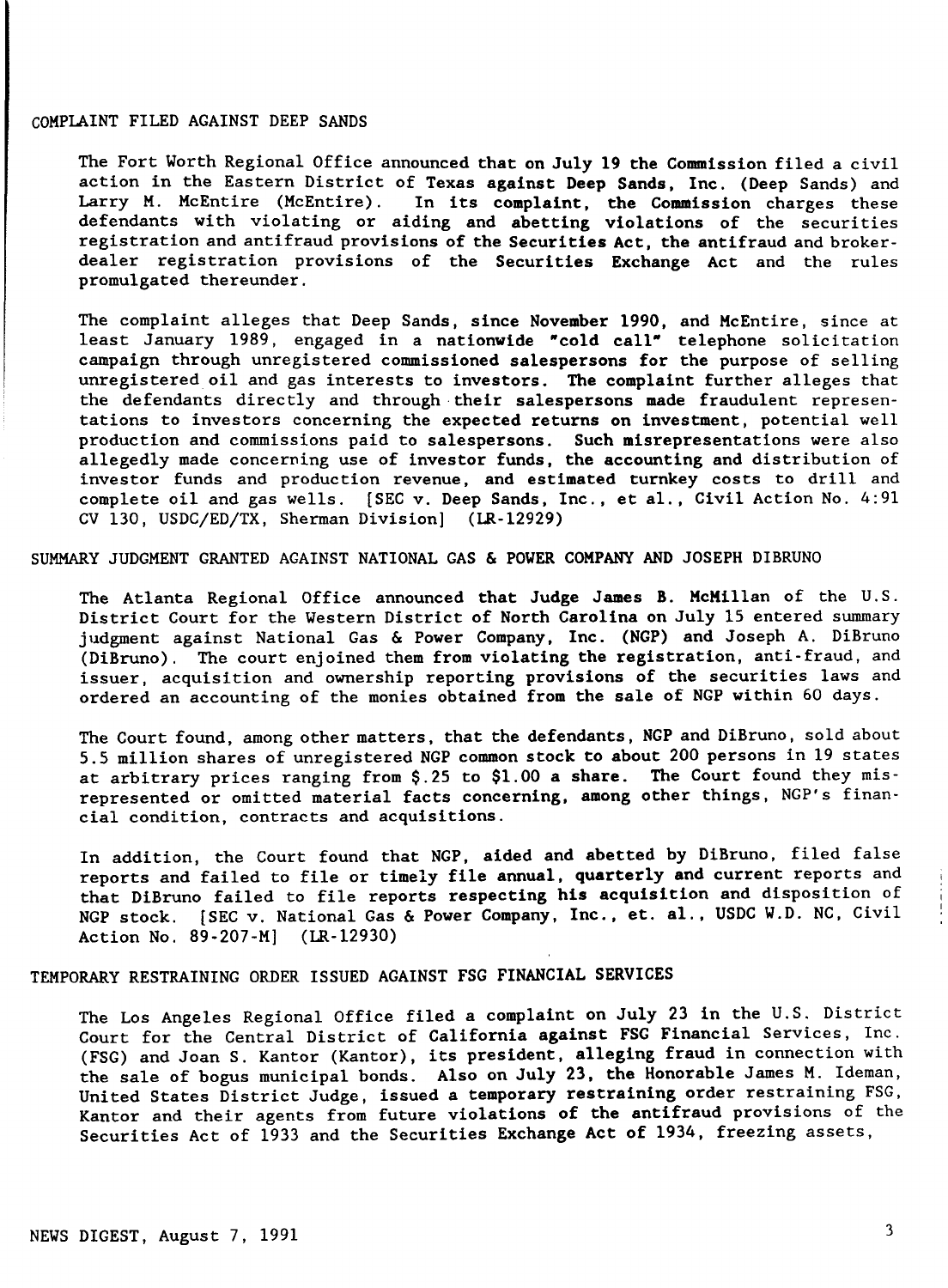appointing a temporary receiver and granting other relief. In addition to a temporary restraining order, the Commission's Complaint seeks preliminary and permanent injunctions, disgorgement of ill-gotten gains and the imposition of civil penalties under the Securities Enforcement Remedies and Penny Stock Reform Act of 1990, and other relief.

The complaint alleges that, from at least January 1990 through the present, FSG has raised at least \$250,000 through the sale of securities represented to be municipal bonds that do not exist. [SEC v. FSG Financial Services, Inc., et al., Civil Action No. 91-3960 JMI, C.D. Cal.] (LR-1293l)

### COMPLAINT FILED AGAINST FREDERICK DEANGELIS

The Boston Regional Office filed a complaint on July 26 in the U.S. District Court for Massachusetts against Frederick J. DeAngelis (DeAngelis). The complaint alleged that, in October 1988, DeAngelis sold 7,100 shares of the common stock of Wedgestone Financial (Wedgestone) while in possession of material, nonpublic information regarding the deterioration in value of Wedgestone's investment portfolio. The complaint alleged that, at the time of these sales, DeAngelis, as a Trustee of Wedgestone, knew or was reckless in not knowing that Wedgestone's third-quarter 1988<br>allowance for losses would be materially greater than the preceding quarter's loss<br>reserve. By trading prior to the October 28, 1988 anno allowance for losses would be materially greater than the preceding quarter's loss reserve. By trading prior to the October 28, 1988 announcement of Wedgestone's firstever loss, DeAngelis allegedly avoided a loss of \$25,237.

> DeAngelis, simultaneously with the filing of the complaint and without admitting or denying its allegations, consented to the issuance of an injunction against future violations of the antifraud provisions of the securities laws. DeAngelis also agreed to disgorge \$25,237, plus prejudgment interest, and pay \$25,237 as a penalty under the Insider Trading Sanctions Act of 1984. [SEC v. Frederick J. DeAngelis, No. 91 l1978MAJ (LR-12933)

### **CRIMINAL PROCEEDINGS**

### COMPLAINT FILED AGAINST ROBERT KILLEN

The Los Angeles Regional Office announced that on July 31 the Commission filed a complaint in the U.S. District Court for the District of Nevada against Robert Killen (Killen), formerly a principal of Chelsea Securities, Inc. The complaint alleges that Killen engaged in fraud in connection with the offer and sale of the securities of Dun Ventures, Inc. (Dun Ventures), a blind pool penny stock company, as part of a larger fraudulent scheme involving numerous shell corporations. Killen promoted Dun Ventures' securities to the public and knowingly failed to disclose certain material facts concerning the scheme, including the hidden ownership of the securities.

Killen has consented to the entry of a final judgment permanently enjoining him from future violations of Section l7(a) of the Securities Act of 1933, Section 10(b) of the Securities Exchange Act of 1934 and Rule 10b-5 thereunder. In a related criminal action, Killen pled guilty, on March 19, 1991, to a one count information charging him with conspiracy to commit securities fraud and to launder the proceeds in violation of 18 U.S.C. § 371. [U.S. v. Robert Killen, CR-S-9l-062-PMP, RJJ, D. Nev.] (LR-12934)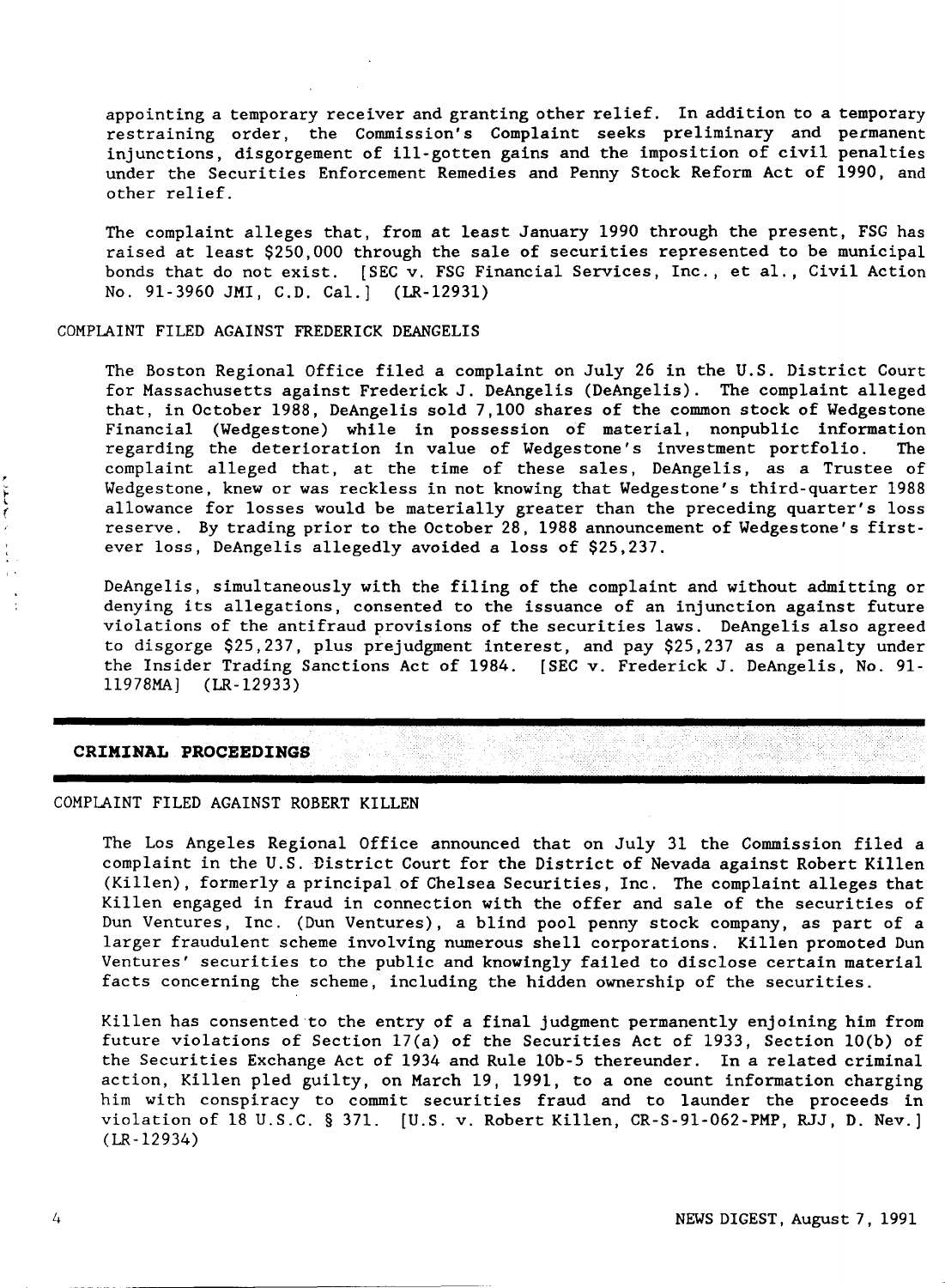### LESLIE MURDOCK SENTENCED

The Seattle Regional Office of the Commission and John E. Lampe, U.S. Attorney for the Eastern District of Washington, announced that on June 14 Leslie Darwin Murdock of Riverside, California, pled guilty to one count of securities fraud and was sentenced to three years probation and fined \$5,000. Murdock recently served 13 months in prison on related state charges. The Indictment charged that, between May 1988 and June 1988, Murdock, using the name Brett Stevens, defrauded several brokerage firms by placing orders to buy stock without intending to pay for the securities, a scheme commonly referred to as "free riding." [U.S. v. Leslie Darwin Murdock, C90- 180-JLQ, E.D. WA] (LR-12932)

### **L![STnJG,J)ELl:STINGANDUNLISTED TRADING ACTIONS**

### UNLISTED TRADING PRIVILEGES GRANTED

..,- \_ -.-\_.\_ \_ ,"

Orders have been issued granting the applications of four exchanges for unlisted trading privileges in issues which are listed and registered on one or more other national securities exchanges and are reported in the consolidated transaction reporting system. The exchanges and number of issues are as follows: Philadelphia Stock Exchange - 5 issues; Cincinnati Stock Exchange - 13 issues; Pacific Stock Exchange - 29 issues; and Midwest Stock Exchange - 12 issues. (Re1s. 34-29499; 34- 29500; 34-29501 and 34-29502, respectively)

### DELIST!NG GRANTED

An order has been issued granting the application of the American Stock Exchange to strike from listing and registration A.T.&E. Corporation, Common Stock, Par Value \$.01. (Re1. 34-29503)

### WITHDRAWAL GRANTED

An order has been issued granting the application of CBI Industries, Inc. to withdraw from listing and registration its Common Stock, \$2.50 Par Value, on the Pacific Stock Exchange. (Re1. 34-29504)

### UNLISTED TRADING PRIVILEGES SOUGHT

A notice has been issued giving interested persons until August 20 to comment on the application of the Midwest Stock Exchange for unlisted trading privileges in eight issues which are listed and registered on one or more other national securities exchanges and are reported in the consolidated transaction reporting system. (Re1. 34-29505)

A notice has been issued giving interested persons until August 21 to comment on the application of the Philadelphia Stock Exchange for unlisted trading privileges for two issues which are listed and registered on one or more other national securities exchanges and are reported in the consolidated transaction reporting system. (Rei. 34-29510)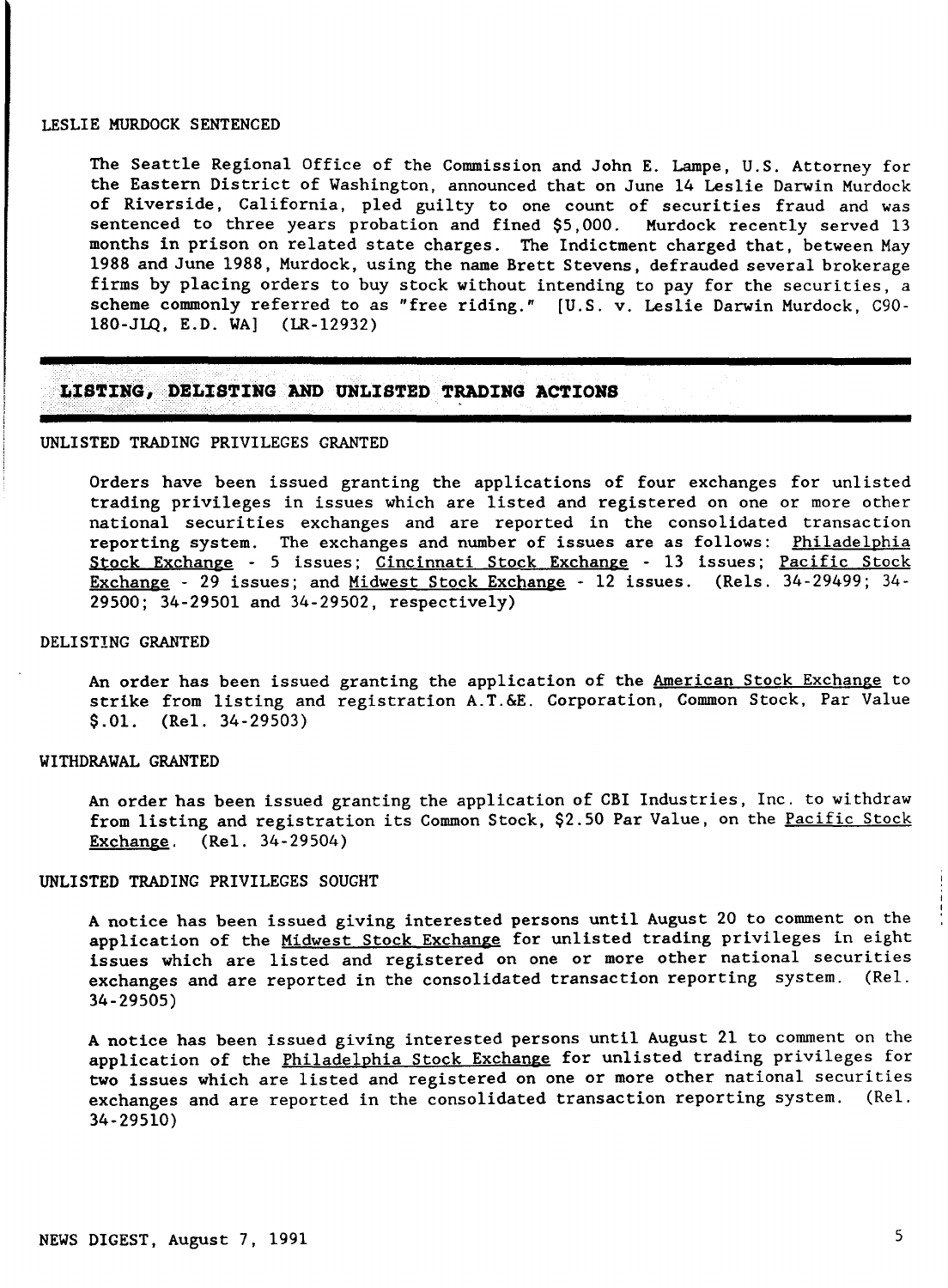Notices have been issued giving interested persons until August 23 to comment on the applications of two exchanges for unlisted trading privileges in issues which are listed and registered on one or more other national securities exchanges and are reported in the consolidated transaction reporting system. The exchanges and number of issues are as follows: Cincinnati Stock Exchange - 10 issues (Rel. 34-29518); and Midwest Stock Exchange - 1 issue (ReI. 34-29519).

### WITHDRAWAL SOUGHT

A notice has been issued giving interested persons until August 21 to comment on the application of Swift Energy Company to withdraw its Common Stock, Par Value \$.01, from listing and registration on the American Stock Exchange. (ReI. 34-29508)

UNLISTED TRADING PRIVILEGES AND WITHDRAWAL OF UNLISTED TRADING PRIVILEGES SOUGHT

A notice has been issued giving interested persons until August 21 to comment on 'the application of the Midwest Stock Exchange for unlisted trading privileges in an overthe-counter issue, Scimed Life Systems, Inc., and an application to withdraw unlisted trading privileges in an over-the-counter issue, Reuters Holdings PLC. Publication of the release is expected in the Federal Register during the week of August 12. (Rel. 34-29525)

### **SELF-REGULATORY ORGANiZATiONS**

### IMMEDIATE EFFECTIVENESS OF PROPOSED RULE CHANGE

The National Association of Securities Dealers filed a proposed rule change (SR-NASD-9l-32) that amends Section 2 of Schedule A of the NASD By-Laws to make conforming changes to Section  $2(c)$  and  $2(e)$  in order to reference new Section  $2(i)$ . The filing, which is effective immediately, is being made at the request of Commission staff. Publication of the proposal is expected in the Federal Register during the week of August 12. (Rel. 34-29521)

### ACCELERATED APPROVAL OF PROPOSED RULE CHANGE

The National Association of Securities Dealers filed a proposed rule change (SR-NASD-9l-35) under Rule 19b-4 that would amend Schedules D and G to the NASD By-Laws with respect to the ITS pre-opening application and trading halts. Publication of the proposal is expected in the Federal Register during the week of August 12. (Rel. 34-29522)

### APPROVAL OF PROPOSED RULE CHANGE

The Commission approved a proposed rule change (SR-MSRB-91-05) filed by the Municipal Securities Rulemaking Board under Rule 19b-4. The proposed rule change amends the cross-reference to Section  $3(a)(39)$  of the Securities Exchange Act contained within MSRB Rule *G-4* to correspond with recently enacted amendments to the Act and also makes some technical word changes. Publication of the proposal is expected in the Federal Register during the week of August 12. (ReI. 34-29523)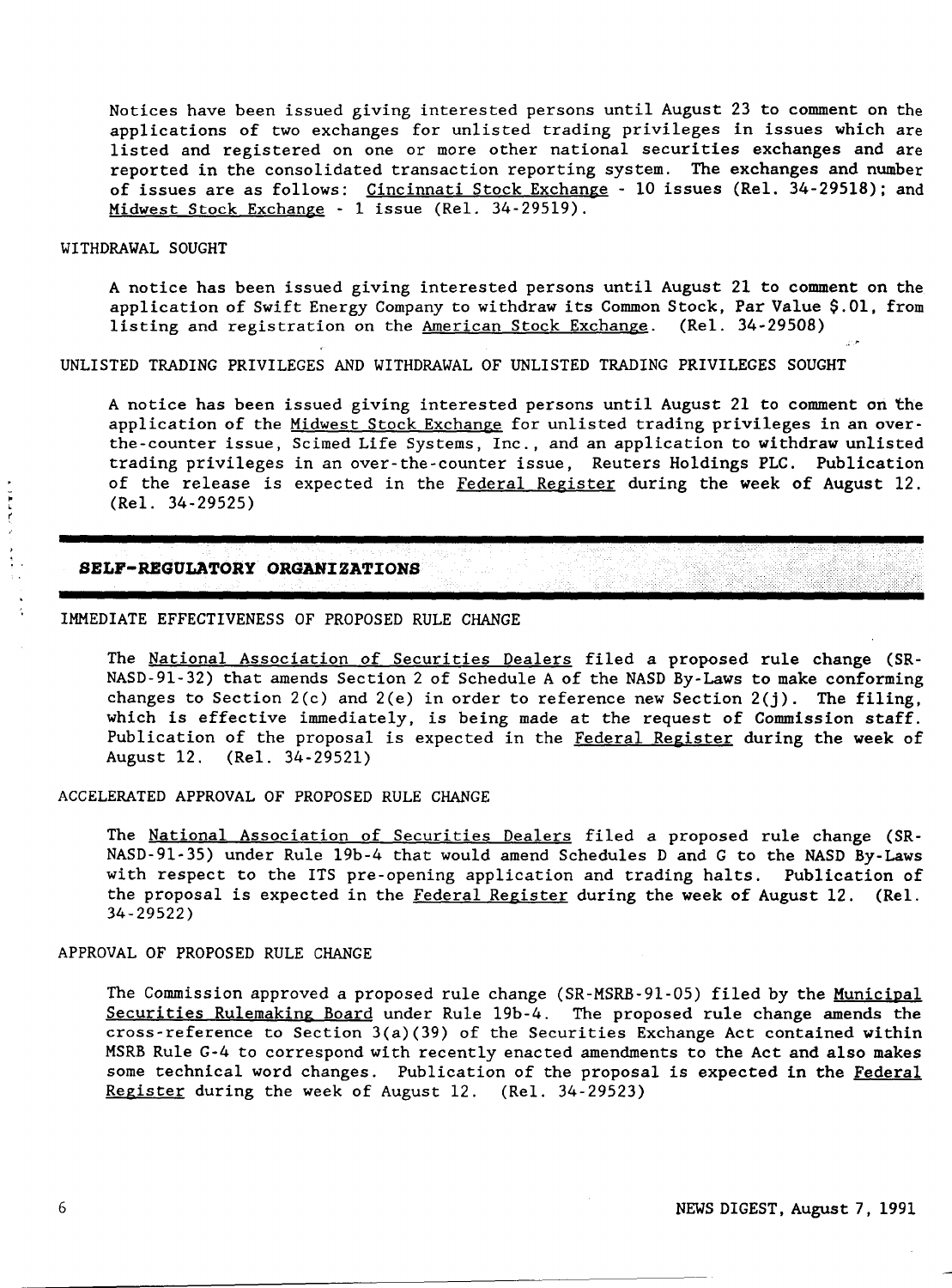### PARTIAL ACCELERATED APPROVAL OF PROPOSED RULE CHANGE

The Commission has granted partial accelerated approval of a proposed rule change by the Cincinnati Stock Exchange (SR-CSE-91-03) pursuant to Section  $19(b)(1)$  of the Securities Exchange Act, 15 U.S.C. 78s(b)(1), Rule 19b-4 thereunder, and an amendment thereto on July  $29$ , 1991. The proposed rule change relates to a six-month extension of paragraphs (u), (1) and (m) of Exchange Rule 11.9, which modify the Exchange's time priority rules, establishing a six-month pilot preferencing rule. The CSE has also requested approval of an amendment to the preferencing rule that would remove the limit on the number of issues a Designated Dealer may preference for the remainder of the pilot period. Publication of the release in the Federal Register was expected during the week of August 5. (Rel. 34-29524)

### SECURITIES ACT REGISTRATIONS

The following registration statements have been filed with the SEC under the Securities Act of 1933. The reported information appears as follows: Form, Name, Address and Phone Number (if available) of the issuer of the security; Title and the number and/or face amount of the securities being offered; Name of the managing underwriter or depositor (if applicable); File number and date filed; Assigned Branch; and a designation if the statement is a New Issue.

- S-8 BTU INTERNATIONAL INC, 23 ESQUIRE ROAD, NORTH BILLERICA, MA 01862 (508) 667-4111 400.000 (5750.000) COMMON STOCK. (FILE 33-41754 - JUL. 30) (BR. 10)
- S-1 SCFC RECEIVABLES FINANCING CORP. 12 READS WAY. NEW CASTLE. DE 19720 (302) 323-7101 - 1.000.000 (51.00g.000) EQUIPMENT TRUST CERTIFICATES. UNDERWRITER: DEAN WITTER REYNOLDS INC. (FILE 33-41755 - JUL. 30) (BR. 11)
- F-1 GRAND METROPOLITAN INVESTMENT CORP, 712 FIFTH AVE SUITE 4600, NEW YORK, NY 10019 (212) 554-9200 - 300.000.000 (5300.000,000) STRAIGHT BONDS. 300,000,000 (5300.000.000) STRAIGHT BONDS. (FILE 33-41756 - JUL. 30) (BR. 3 - NEW ISSUE)
- S-8 BTU INTERNATIONAL INC, 23 ESQUIRE ROAD, NORTH BILLERICA, MA 01862 (508) 667-4111 -200.000 (5375,000) COMMON STOCK. (FILE 33-41757 - JUL. 30) (BR. 10)
- S-4 TRUMPS CASTLE FUNDING INC. BRIGANTINE BLVD & HURON AVE, ATLANTIC CITY, NJ 08401 (609) 441-8640 - 334.000.000 (5153.651,523) MORTGAGE BONDS. 334,000 (\$3,340) COMMON STOCK. (FILE 33-41759 - JUL. 31) (BR. 12)
- S-3 HEALTH & REHABILITATION PROPERTIES TRUST. <sup>400</sup> CENTRE ST, NEWTON, MA <sup>02158</sup> (617) 332-3990 - 6,325.000 (\$75.457,250) COMMON SHARES OF BENEFICIAL INTEREST. UNDERWRITER: DONALDSON LUFKIN & JENRETTE, MERRILL LYNCH & CO, SMITH BARNEY HARRIS UPHAM & CO. (FILE 33-41760 - JUL. 31) (BR. 6)
- S-18 AUBURN EQUITIES INC. 384 INVERNESS DR SOUTH NO 159. ENGLEWOOD, CO 80112 (303) 792-0079 - 83.000 (\$498.000) COMMON STOCK. 83.000 (\$581.000) COMMON STOCK. 83.000 (\$664.000) COMMON STOCK. 2.075 (5100) COMMON STOCK. (FILE 33-41809-D - JUL. 18) (BR. 11)
- S-1 TELESPHERE COMMUNICATIONS INC. TWO MID AMERICA PLZ STE SOD, OAKBROOK TERRACE, IL 60181 (708) 954-7700 - 7.988,419 (\$5.991,314.25) COMMON STOCK. (FILE 33-41843 - JUL. 30) (BR. 7)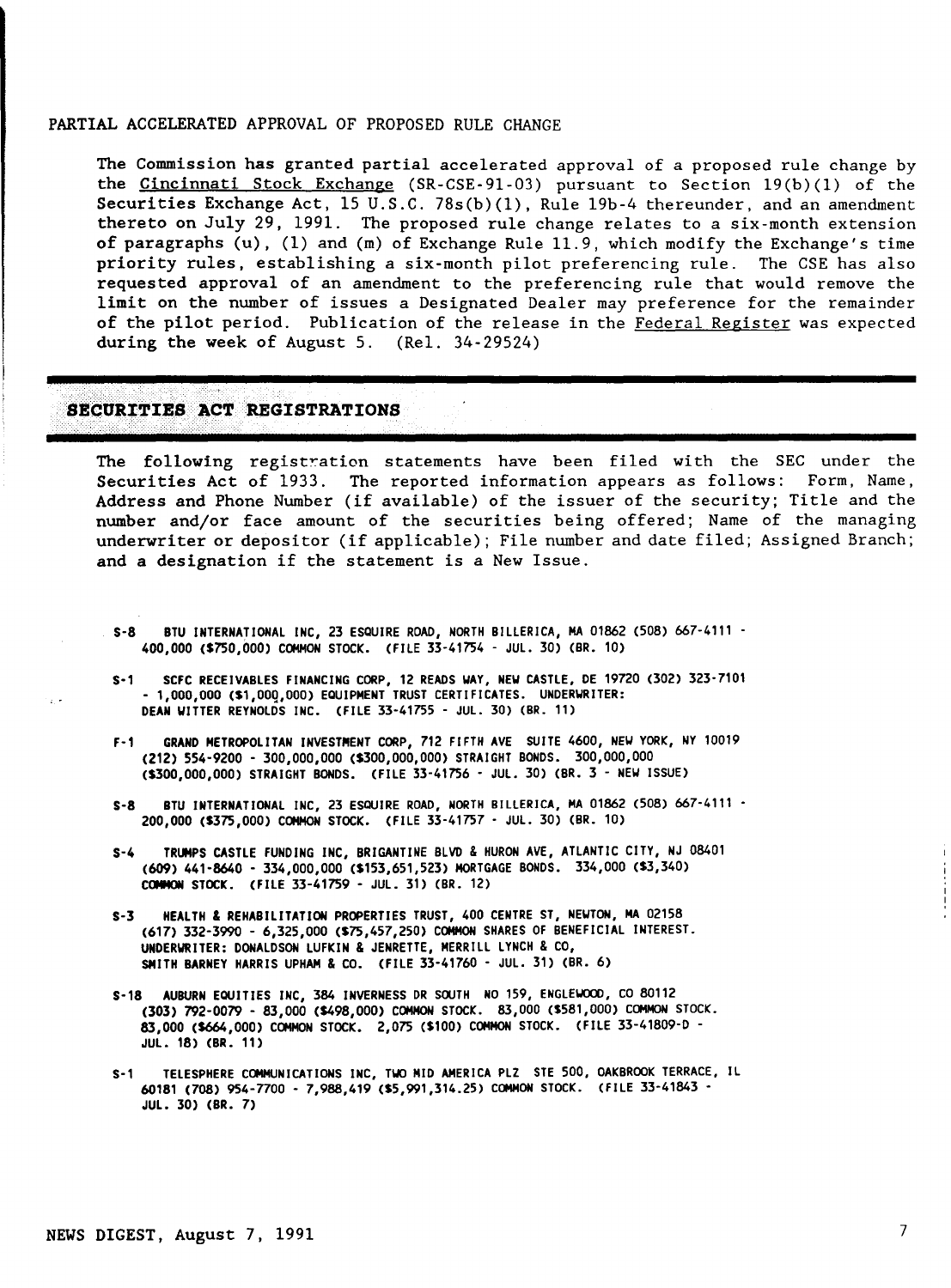- S-8 ELECTRONIC ARTS, 1820 GATEWAY DR, SAN MATEO, CA 94404 (415) 571-7171 450,000 (\$8,073,000) COMMON STOCK. (FILE 33-41955 - JUL. 30) (BR. 9)
- S-4 SOUTHEASTERN BANKING CORP, 1010 NORTHWAY ST, DARIEN, GA 31305 (912) 437-4141 363,636 (16,232,721.04) COMMON STOCK. (FILE 33-41956 - JUL. 30) (BR\_ 1)
- S-8 CHAMPION ENTERPRISES INC, 5573 NORTH ST, DRYDEN, HI 48428 (313) 796-2211 150,000 (1618,750) COMMON STOCK. (FILE 33-41957 - JUL. 30) (BR. 10)
- S-8 BUFFETS INC, 10260 VIKING DR, STE 100, EDEN PRAIRIE, MN 55344 (612) 942-9760 300,000 (\$9,150,000) COMMON STOCK. (FILE 33-41958 - JUL. 30) (BR. 11)
- S-8 CHAMPION ENTERPRISES INC, 5573 NORTH ST, DRYDEN, MI 48428 (313) 796-2211 300,000 (\$1,237,500) COMMON STOCK. (FILE 33-41959 - JUL. 30) (BR. 10)
- S-8 SKYLINK AMERICA INC, 2415 W NORTHWEST HWY STE 103, DALLAS, TX 75220 (214) 352-7561 - 250,000 (\$140,625) COMMON STOCK. (FILE 33-41960 - JUL. 30) (BR. 8)
- S-1 INFORMATION MANAGEMENT TECHNOLOGIES CORP, 130 CEDAR ST 4TH FLR, NEW YORK, NY 10006 (212) 962-1399 - 6,209,486 (\$19,016,551) COMMON STOCK. 1,485,440 (\$3,388,660) WARRANTS, OPTIONS OR RIGHTS. 1,485,440 (\$3,461,075) WARRANTS, OPTIONS OR RIGHTS. (FILE 33-41962 - JUL. 31) (BR. 6)
- N-1A BERRY STREET FUNDS, FEDERATED INVESTORS TOWER, PITTSBURGH, PA 15222 (412) 288-1900 (FILE 33-41973 - JUL. 30) (BR. 22)

## ACQUISITION OF SECURITIES

Companies and individuals must report to the Commission within ten days on Schedule 13D if after the acquisition of equity securities of a public company their beneficial interest therein exceeds five percent. Persons eligible to use the short form (Schedule 13G) may in lieu of filing a Schedule 13D file a Schedule 13G within 45 days after the end of the calendar year in which the person became subject to Section l3(d)(l). Companies and individuals making a tender offer must have on file at the time the tender offer commences a Schedule 14D-1.

Below is a list of recent filings of Schedules 13D and 14D, which includes the following information: Column 1 - the company purchased (top), and the name of the purchaser; Column 2 - the type of security purchased; Column - 3 - the type of form filed; Column 4 - the date the transaction occurred; Column 5 - the current number of shares (in OOO's) owned (top) and the current percent owned; Column 6 - the CUSIP number (top) and the percent owned; and Column 7 - the status of the filing, i.e., new, update or revision.

| NAME AND CLASS OF STOCK/OWNER |     | <b>FORM</b> | <b>EVENT</b><br>DATE | SHRS(000)/ CUSIP/ FILING<br><b>ZOWNED</b> | <b>PRIORX STATUS</b> |            |
|-------------------------------|-----|-------------|----------------------|-------------------------------------------|----------------------|------------|
| ALKERMES INC                  | COM |             |                      | 987                                       | 01699410             |            |
| PAINEWBBER DEVL CORP ET AL    |     | 13D         | 7/23/91              | 13.5                                      | 0.0                  | <b>NEW</b> |

Ĭ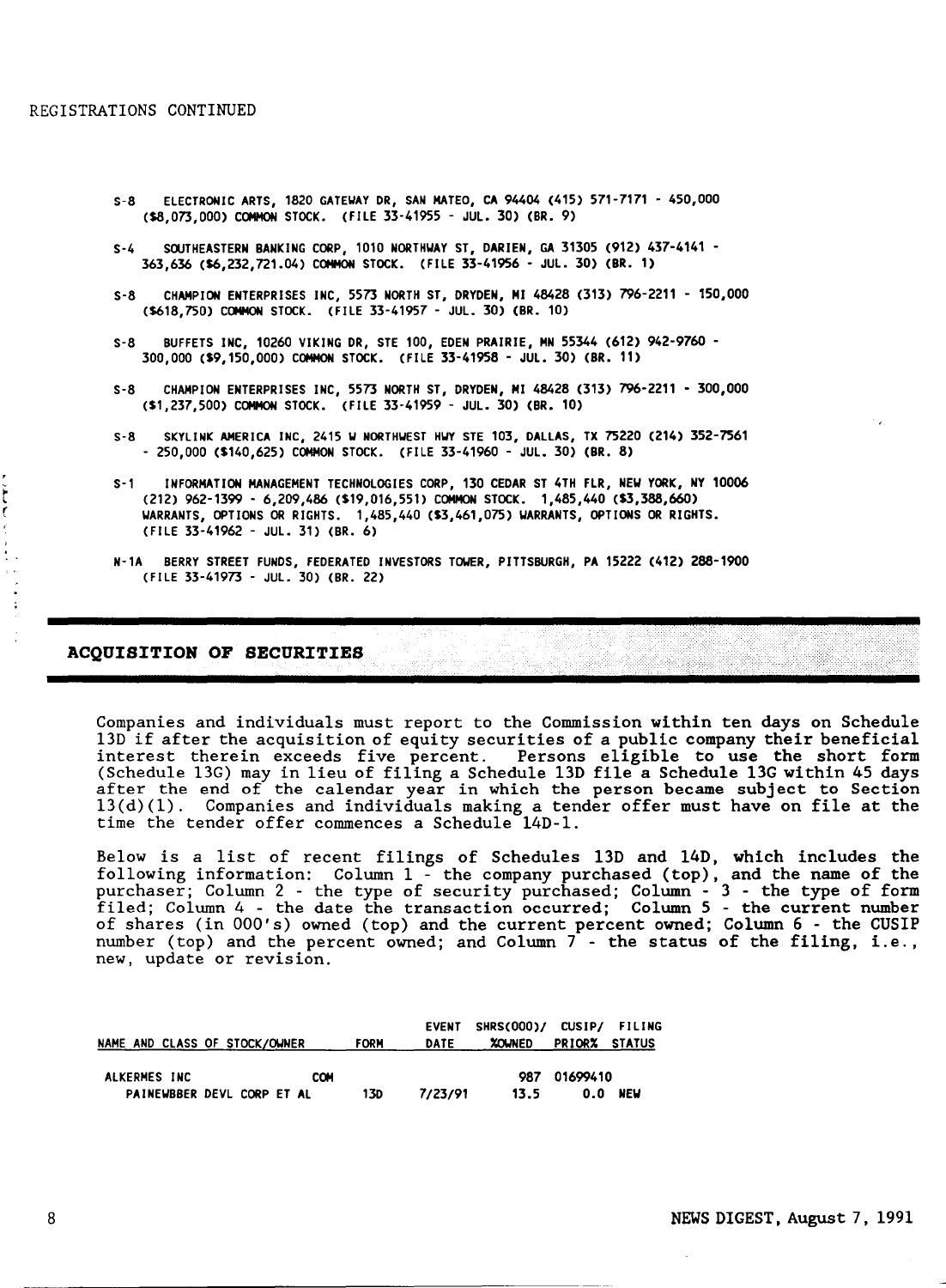# ACQUISITIONS CONT.

|                                                   |               |                    | <b>EVENT</b> | SHRS(000)/ CUSIP/ FILING     |                |                |
|---------------------------------------------------|---------------|--------------------|--------------|------------------------------|----------------|----------------|
| NAME AND CLASS OF STOCK/OWNER FORM                |               |                    | DATE         | <b>XOUNED</b>                | PRIORX STATUS  |                |
|                                                   | <b>COM</b>    |                    |              |                              |                |                |
| ARCTCO INC<br>GLAZER MALCOLM I ET AL              |               |                    | 130 7/25/91  | 5.9                          | 537 03966510   |                |
|                                                   |               |                    |              |                              |                | <b>0.0 NEW</b> |
| <b>AVALON CORP</b>                                |               | <b>SHS BEN INT</b> |              |                              | 9,214 05343510 |                |
| INTL CORONA CORP                                  |               | 130                | 7/26/91      | 82.3                         |                | 100.0 UPDATE   |
|                                                   |               |                    |              |                              |                |                |
| <b>AVALON CORP</b>                                | <b>UTS</b>    |                    |              |                              | 5,251 05343511 |                |
| INTL CORONA CORP                                  |               |                    |              | 130 7/26/91 87.6 21.0 UPDATE |                |                |
| <b>AVALON CORP</b>                                |               | \$7.50 PFD         |              |                              | 1,262 05343520 |                |
| INTL CORONA CORP                                  |               | 130                | 7/26/91      | 91.4                         |                | 100.0 UPDATE   |
|                                                   |               |                    |              |                              |                |                |
| BF ENTERPRISES INC                                | <b>COM</b>    |                    |              |                              | 200 05538710   |                |
| <b>NEBEL JEFFREY T ET AL</b>                      |               | 130                |              | 7/16/91 5.1 4.8 RVSION       |                |                |
|                                                   |               |                    |              |                              |                |                |
| <b>BIOPLASTY INC</b>                              | <b>COM</b>    |                    |              |                              | 0 09064810     |                |
| PATTERSON JAMES O ET AL                           |               | 13D                |              | 0.0<br>7/31/91               |                | 5.4 UPDATE     |
| BRISTOL HLDGS INC                                 | <b>COM</b>    |                    |              |                              | 750 11003520   |                |
| <b>GELLER MARSHALL S</b>                          |               | 13D                |              | 7/26/91 17.4 0.0 NEW         |                |                |
|                                                   |               |                    |              |                              |                |                |
| CONTINENTAL INC                                   | <b>SR PFD</b> |                    |              |                              | 97 21149320    |                |
| <b>GUARDIAN INDUSTRIES CORP</b>                   |               | 130                | 6/24/91      |                              | 9.7            | <b>0.0 NEW</b> |
|                                                   |               |                    |              |                              |                |                |
| DATRON SYS INC CALIF                              | <b>COM</b>    |                    |              |                              | 209 23817310   |                |
| <b>HALE DENISE</b>                                |               | <b>130</b>         |              | 7/30/91                      | 8.7 0.0 NEW    |                |
| DATRON SYS INC CALIF                              | <b>COM</b>    |                    |              |                              | 129 23817310   |                |
| <b>HINTZE FRANK D</b>                             |               | <b>13D</b>         | 6/24/91      |                              | 5.4 0.0 NEW    |                |
|                                                   |               |                    |              |                              |                |                |
| DIASONICS INC                                     | <b>COM</b>    |                    |              |                              | 591 25283610   |                |
| ROCK ARTHUR                                       |               | 130                | 8/2/91       |                              | 4.9 0.0 NEW    |                |
|                                                   |               |                    |              |                              | 1,292 26669610 |                |
| <b>DURHAM CORP</b><br>INDUSTRIAL EQUITY LTD ET AL | <b>CON</b>    | 130                | 7/31/91      | 15.3                         | 16.5 UPDATE    |                |
|                                                   |               |                    |              |                              |                |                |
| <b>EAGLE BANCORP INC</b>                          | <b>COM</b>    |                    |              |                              | 153 26999110   |                |
| WINTER PAUL C JR ET AL                            |               | 130                |              | 7/22/91 12.1 0.0 NEW         |                |                |
|                                                   |               |                    |              |                              |                |                |
| <b>ENTOURAGE INTL INC</b>                         | <b>COM</b>    |                    |              |                              | 1,355 29382210 |                |
| SOUTHWELL WILLIAM JOHN ET AL                      |               | <b>13D</b>         | 7/25/91      | 32.2                         |                | 0.0 NEW        |
| FERRO CORP                                        | <b>COM</b>    |                    |              |                              | 1,174 31540510 |                |
| FROST PHILLIP ET AL                               |               | <b>13D</b>         | 7/31/91      |                              | 6.2 7.8 UPDATE |                |
|                                                   |               |                    |              |                              |                |                |
| HMG COURTLAND PPTYS INC SHS BEN INT               |               |                    |              |                              | 71 40423210    |                |
| TWEEDY BROWNE CO L P ET AL 130 7/30/91            |               |                    |              | 6.1                          |                | <b>0.0 NEW</b> |
|                                                   |               |                    |              |                              |                |                |
| HALLWOOD GROUP INC                                |               | COM NEW            |              |                              | 372 40636430   |                |
| HALLWOOD ENERGY CORP                              |               | 13D                | 7/23/91      | 6.1                          |                | 5.0 UPDATE     |

 $\mathcal{L}$ 

Ť ì  $\mathbf{1}$ Ţ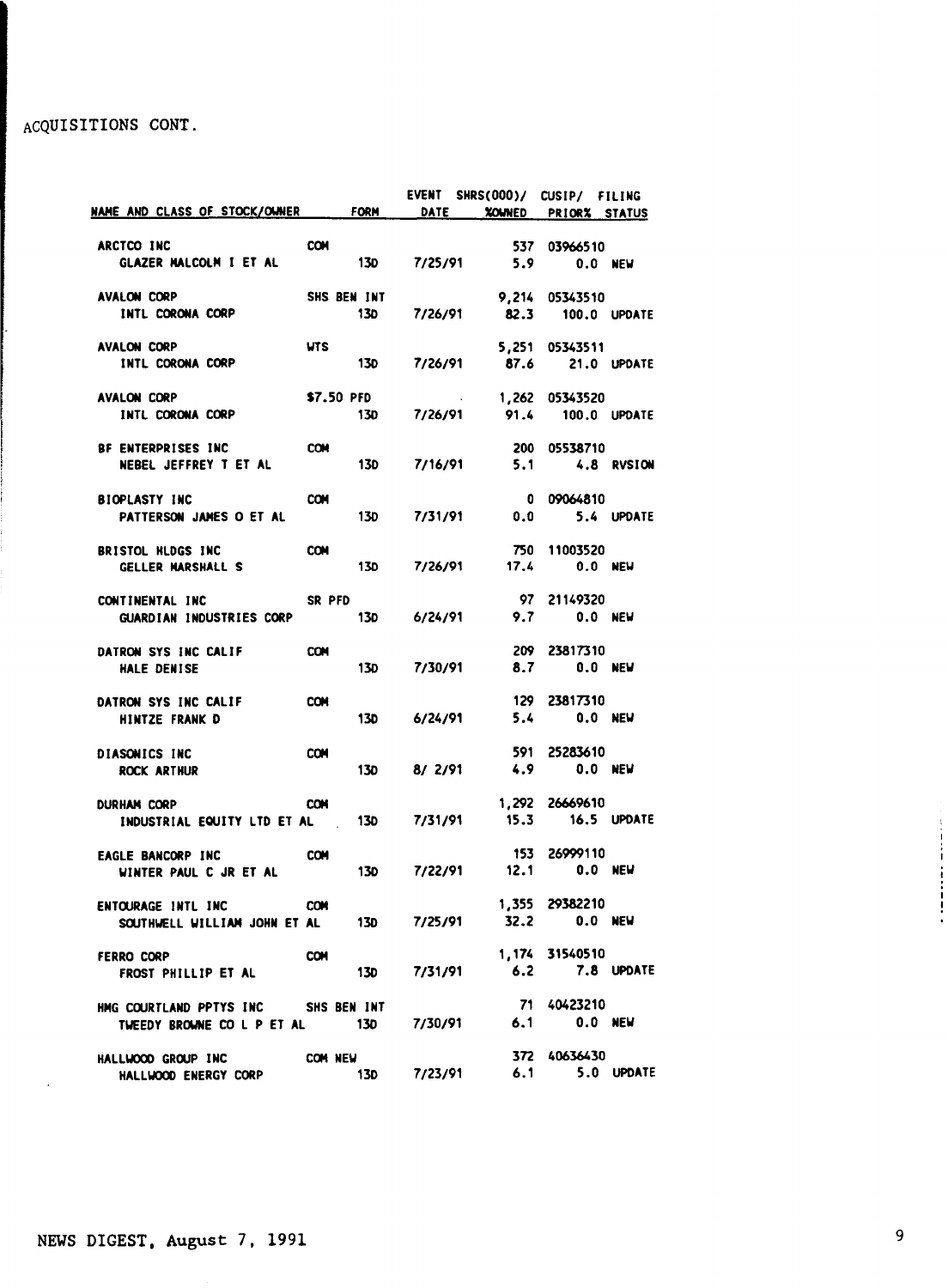# ACQUISITIONS CONT.

| NAME AND CLASS OF STOCK/OWNER FORM              |            |                  | <b>DATE</b>  | EVENT SHRS(000)/ CUSIP/ FILING | XOUNED PRIORX STATUS |                |
|-------------------------------------------------|------------|------------------|--------------|--------------------------------|----------------------|----------------|
|                                                 | <b>COM</b> |                  |              |                                | 1,333 44890610       |                |
| IAF BIOCHEM INTL INC<br><b>GLAXO CANADA INC</b> |            |                  | 130 7/24/91  |                                | 7.4 0.0 NEW          |                |
| IMPACT SYS INC                                  | <b>COM</b> |                  |              |                                | 1,050 45291310       |                |
| FINMECCANICA S P A ET AL                        |            | 130              | 7/25/91      | 9.8                            |                      | 0.0 NEW        |
| INSPIRATION RES CORP                            | <b>COM</b> |                  |              |                                | 37, 161 45772910     |                |
| <b>MINORCO</b>                                  |            | <b>13D</b>       | 8/ 1/91      | 56.1                           |                      | 56.1 UPDATE    |
| ITEL CORP NEW                                   | <b>COM</b> |                  |              |                                | 3,505 46564210       |                |
| <b>HENLEY GRP</b>                               |            |                  | 130 7/31/91  |                                | 10.3 13.7 UPDATE     |                |
| JIFFY LUBE INTL INC                             |            | COM NEW          |              |                                | 7,185 47741520       |                |
| PENNZOIL CO                                     |            |                  | 14D-1 8/5/91 |                                | 82.4 82.4 UPDATE     |                |
| <b>KEENE CORP DEL</b>                           | <b>COM</b> |                  |              |                                | 814 48731510         |                |
| ASSET VALUE FUND L P                            |            |                  |              | 130 8/ 1/91 7.8 6.8 UPDATE     |                      |                |
| LEXICON CORP                                    |            | COM PAR \$0.10   |              |                                | 4,000 52887070       |                |
| <b>BRISTOL HLDGS INC</b>                        |            | <b>13D</b>       | 7/26/91      | 33.8                           |                      | $0.0$ NEW      |
| MARCOR RESORTS INC                              | <b>COM</b> |                  |              |                                | 5,536 56632020       |                |
| MARNELL ANTHONY A II ET AL                      |            | 130 7/24/91      |              |                                | 42.7 43.3 UPDATE     |                |
| MARQUEST MED PRODS INC                          | <b>COM</b> |                  |              |                                | 211 57143110         |                |
| COOPER COS                                      |            |                  |              | 130 8/2/91 5.0 6.3 UPDATE      |                      |                |
| P C QUOTE INC                                   |            | COM NEW          |              |                                | 822 69323620         |                |
| FRENCH-AMERICAN SECS INC                        |            | 130              |              | 7/11/91 12.0 13.3 UPDATE       |                      |                |
| SMITHFIELD FOODS INC                            | <b>COM</b> |                  |              |                                | 698 83224810         |                |
| CARROLLS FOODS INC                              |            | <b>130</b>       | 7/23/91      | 5.1                            |                      | <b>0.0 NEW</b> |
| SPORTS-TECH INTL                                | <b>COM</b> |                  |              |                                | 750 84891310         |                |
| BRISTOL HLDGS INC                               |            | 130              | 7/26/91      |                                | 57.7                 | 0.0 NEW        |
| STEWART SANDWICHES INC                          | <b>COM</b> |                  |              |                                | 144 86044510         |                |
| <b>J &amp; J SNACK FOODS ET AL</b>              |            | <b>130</b>       | 7/21/91      | 8.1                            |                      | 9.5 UPDATE     |
| UNITED FINL GROUP INC DEL                       | <b>COM</b> |                  |              |                                | 4,577 91032410       |                |
| MAXXAM INC ET AL                                |            | 130 <sub>1</sub> | 7/12/91      |                                | 49.5 39.8 UPDATE     |                |
| ZEMEX CORP                                      | <b>COM</b> |                  |              |                                | 1,224 98991710       |                |
| AVALON CORP ET AL                               |            | 130 <sub>1</sub> | 7/26/91      | 48.2                           | <b>48.2 UPDATE</b>   |                |

 $\overline{\phantom{a}}$ 

 $\hat{\phantom{a}}$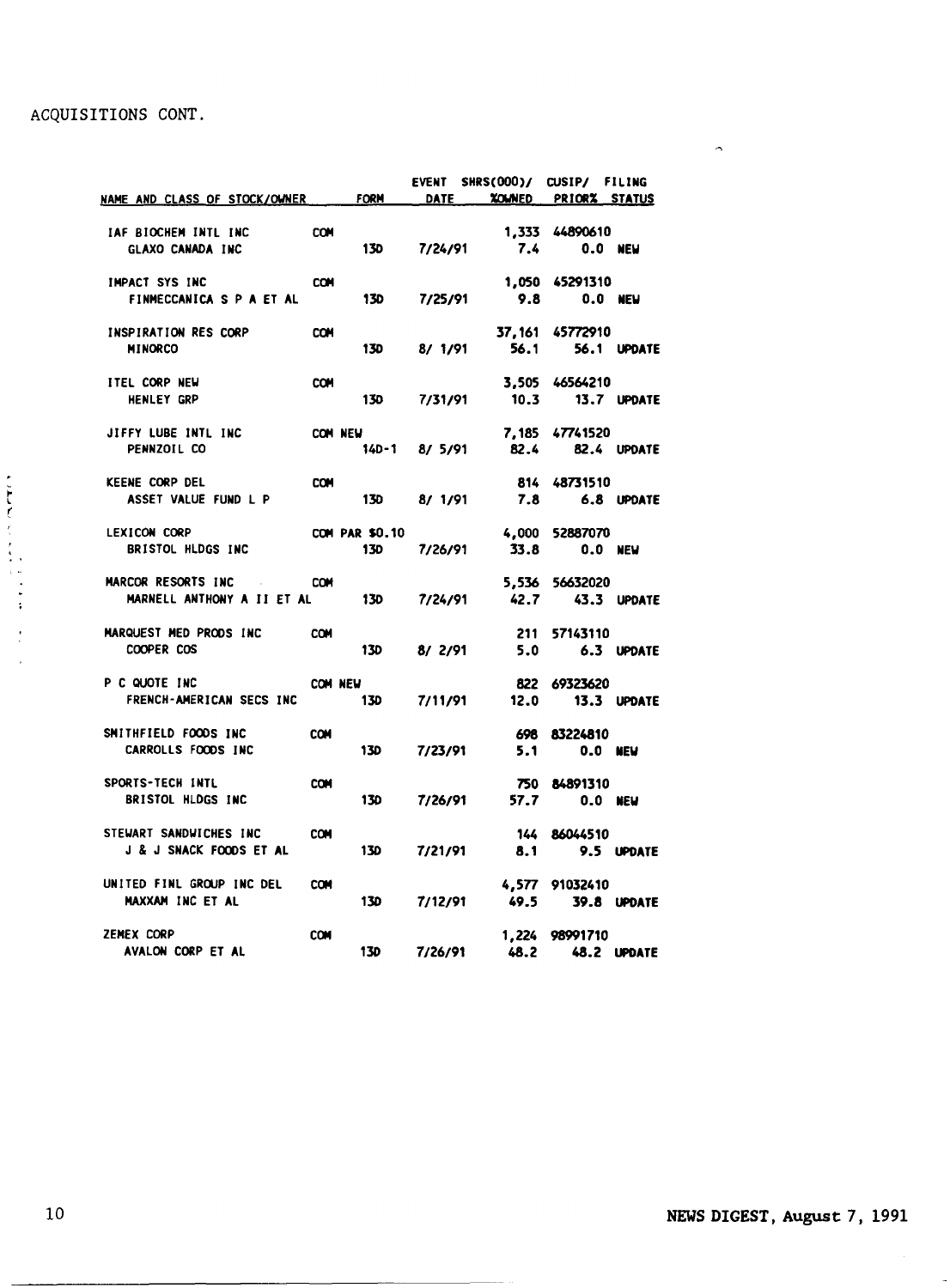### RECENT 8K FILINGS

Form 8-K is used by companies to file current reports on the following events:

Item 1. Changes in Control of Registrant.<br>Item 2. Acquisition or Disposition of Ass

Item 2. Acquisition or Disposition of Assets.<br>Item 3. Bankruptcy or Receivership.

Item 3. Bankruptcy or Receivership.<br>Item 4. Changes in Registrant's Cer

Item 4. Changes in Registrant's Certifying Accountant.

- Item 5. Other Materially Important Events.
- Item 6. Resignations of Registrant's Directors.<br>Item 7. Financial Statements and Exhibits.
- Item 7. Financial Statements and Exhibits.<br>Item 8. Change in Fiscal Year.
- Change in Fiscal Year.

The companies listed below have filed 8-K reports for the date indicated and/or amendments to 8-K reports previously filed, responding to the item(s) of the form specified. Copies of the reports may be purchased from the Commission's Public Reference Room (when ordering, please give the date of the report). An invoice will be included with the requested material when mailed.

|                                          | <b>STATE</b>     | 8K ITEM NO.                                 |
|------------------------------------------|------------------|---------------------------------------------|
| <b>NAME OF ISSUER</b>                    | <b>CODE</b><br>. | 12345678<br><b>DATE</b><br><b>CONNENT</b>   |
| ABINGTON BANCORP INC                     | DE               | <b>AMEND</b><br>07/16/91<br><b>NO ITEMS</b> |
| ACQUISITION CAPABILITY INC               | DE               | 07/29/91<br>x                               |
| ADELAIDE HOLDINGS INC                    | <b>NV</b>        | 07/29/91<br>x x<br>$X$ $X$ $X$              |
| ALLECO INC                               | HO               | 08/02/91<br>x                               |
| ALLIED DEVICES CORP                      | <b>NV</b>        | 06/18/91<br>x<br>$X$ $X$<br>x               |
| AMERICAN HOUSING TRUST VI                | NY               | 07/25/91<br>x                               |
| ANCONA GROUP LTD                         | DE               | 07/26/91<br>x<br>X<br>x x                   |
| ANDREWS GROUP INC /DE/                   | DE               | X<br>07/15/91<br>x                          |
| ASPEN WIND INC                           | CO               | x<br>07/24/91                               |
| ATC INC                                  | DE               | x<br>07/19/91<br>x<br>x                     |
| <b>AYDIN CORP</b>                        | DE               | 06/03/91<br>x<br>x<br><b>AMEND</b>          |
| AYDIN CORP                               | DE               | 07/02/91<br><b>AMEND</b><br>X               |
| BANK OF NEW ENGLAND CORP                 | <b>HA</b>        | 04/01/91<br><b>NO ITEMS</b>                 |
| BANK OF NEW YORK CO INC.                 | NY               | 07/15/91<br><b>AMEND</b><br>x               |
| <b>BANKAMERICA CORP</b>                  | DE               | 07/31/91<br>x                               |
| <b>BARNETT BANKS INC</b>                 | <b>FL</b>        | 07/02/91<br>x                               |
| BIG SKY TRANSPORTATION CO                | <b>MT</b>        | 07/22/91<br>x                               |
| BIOMECHANICS CORP OF AMERICA             | NY               | x<br>06/25/91                               |
| <b>BIRMINGHAM STEEL CORP</b>             | DE               | 05/23/91<br><b>AMEND</b><br>X               |
| BOSTON CAPITAL TAX CREDIT FUND II LTD PA | DE               | 05/16/91<br>x<br>x                          |
| BOSTON CAPITAL TAX CREDIT FUND II LTD PA | DE               | 05/30/91<br>x<br>x                          |
| BOSTON CAPITAL TAX CREDIT FUND II LTD PA | DE               | x<br>07/19/91<br>X                          |
| <b>BOSTON EDISON CO</b>                  | MA               | 07/25/91<br>x                               |
| BRISTOL HOLDINGS INC                     | <b>NV</b>        | 07/26/91<br>x<br>x<br>x                     |
| <b>CANDELA LASER CORP</b>                | DE               | x<br>x<br>07/23/91                          |
| CARE GROUP INC                           | DE               | x<br>07/22/91                               |
| <b>CCAIR INC</b>                         | DE               | 07/19/91<br>x<br>x                          |
| CELESTA CORP / CO/                       | <b>CO</b>        | 07/30/91<br>x                               |
| CENTRUM INDUSTRIES INC                   | DE               | 05/03/91<br>x<br>x                          |
| CLINTON GAS SYSTEMS INC                  | OH               | 08/01/91<br>x<br>x                          |
| CLOTHESTIME INC                          | CA               | 06/20/91<br>x<br>x                          |
| CONCORD CAMERA CORP                      | NJ.              | 05/21/91<br><b>AMEND</b><br>X               |
| CONSOLIDATED FIBRES INC                  | DE               | 04/26/91<br><b>AMEND</b><br>x               |